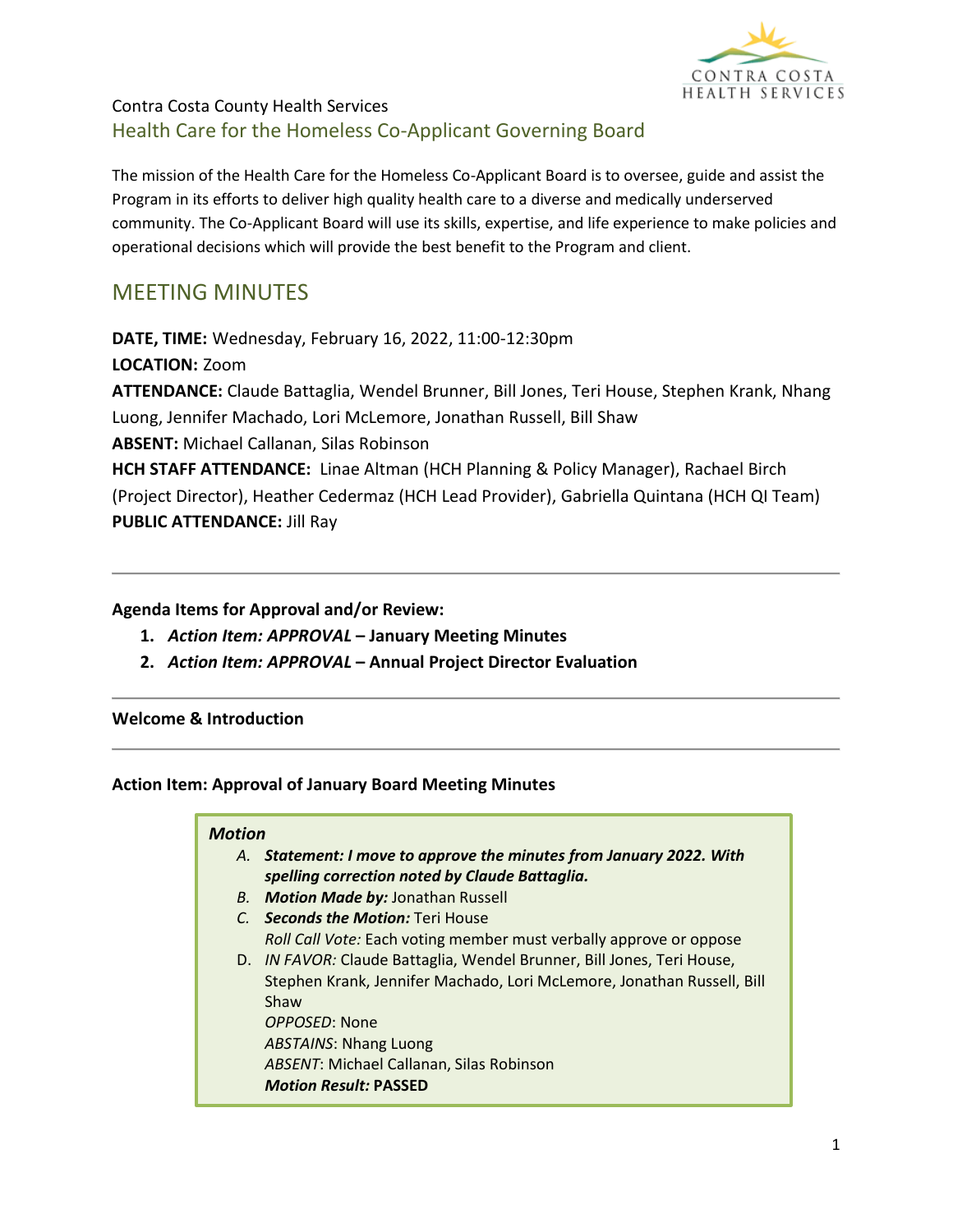

#### *Standing Item:* **HCH Services Update**

(Heather Cedermaz, HCH Management)

- 1. COVID Update
	- a. Isolation hotel at the Surestay is moving to a different location. That hotel is closing down and we are moving all motel 6 patients back.
	- b. Hoping to be able to visit at Trinity and BARM.
	- c. Want to make sure people continue to feel support even at this time where there may be some anxiety.
		- I. Making our population a priority for receiving N95s.

*Question from the Board:* How concerned are you about the mask mandate change?

d. Not concerned for our population. We don't see high instances outdoors where they are not wearing masks anyway. It won't change for shelter and congregate settings so not much change for our population.

*Question from the Board:* When do you think we will be able to meet in person?

- e. I would defer to Heather and Dr. Tzvieli to make sure we have measures in place to support preventative initiatives.
	- I. Jill Ray- upcoming discussions regarding updates about in person meetings.

#### *Action Item:* **Project Director Update**

(Rachael Birch, Project Director)

- 1. Test Kits
	- a. Continue to order at home test kits from HRSA.
		- i. We have a standardized process within our COVID structure with the DOC logistics
- 2. HRSA Mask Distribution
	- a. Providing N95 masks and thinking about providing therapeutic distributions
	- b. Following test kit distribution centralization for the mask distributions
	- c. Holding initial shipment for HCH and board members
	- d. For our patient population, let's get them out there!
- 3. UDS
	- a. Submitted 2/15
	- b. Data was validated and reviewed
	- c. We have some time to address anything that comes up in the audit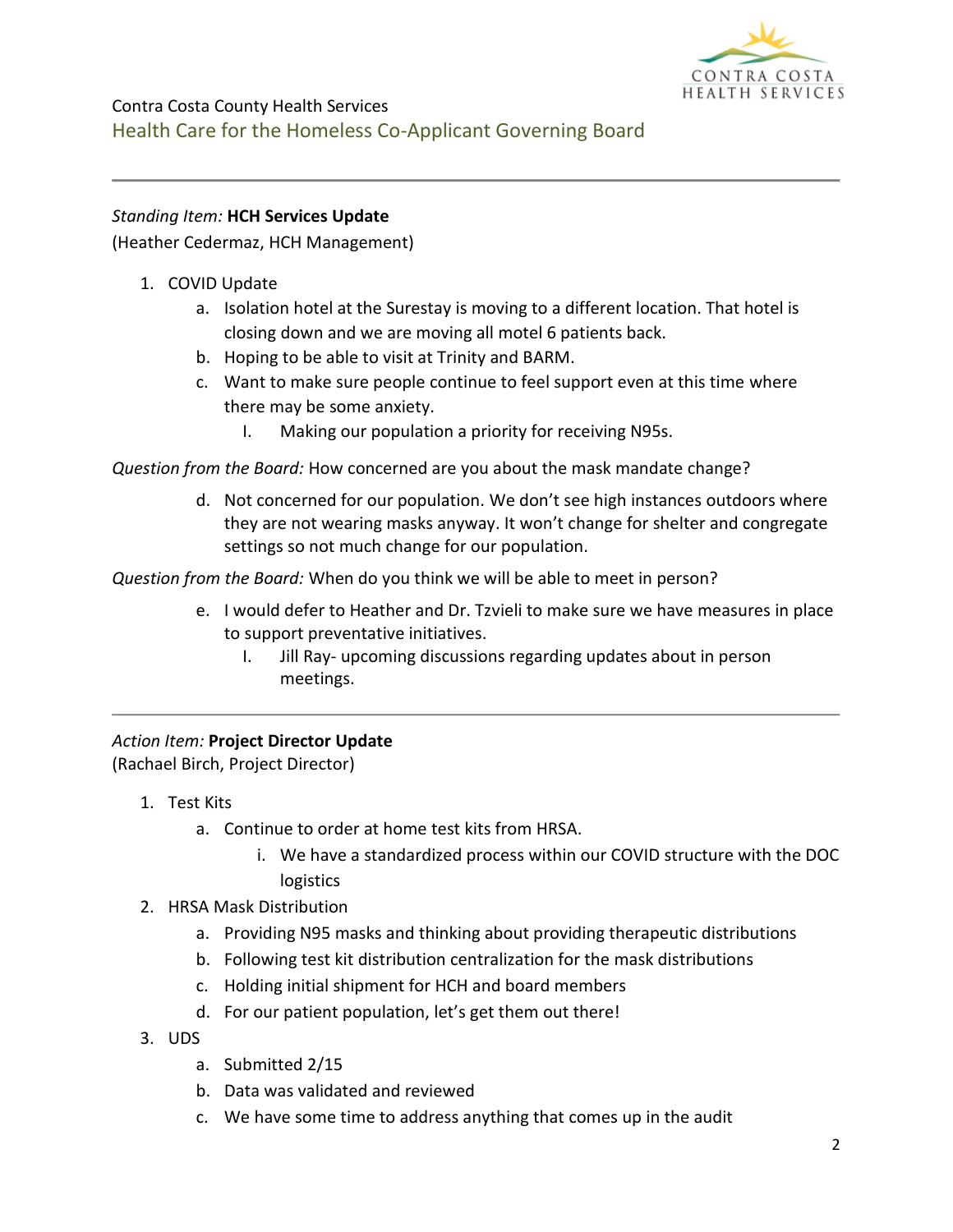

#### *Standing Item:* **Quality Improvement/Assurance & Program Performance Reports**

(Gabriella Quintana, HCH QI Team)

- 1. Strategic Plan Updates
	- a. Review of progress on upcoming strategic plan dates
	- b. Planning & Oversight: By 3/2022 establish HCH representation at CCHS and Public Health equity work groups
		- I. Delayed to 12/2022 due to larger system capacity
		- II. Reached out to health equity officer in the meantime. They are hiring and working on getting this curriculum together and would love to collaborate with us as well.
	- c. All other objectives are on track
	- d. Check in on Board objectives
		- I. First step is to get people together
		- II. The first discussions should include the kinds of activities board member's home programs take part in.
		- III. We should look into getting feedback from untapped populations
		- IV. Group: Claude Battaglia, Bill Jones, Nhang Luong, Stephen Krank

# *Action Item:* **Project Director Evaluation**

(Governing Board)

- 1. Review of Prior Goals
	- a. Sent out a final evaluation from last year to review before today. Also included completed 2021 goals and new goals for 2022.
	- b. Expand behavioral health trainings and screening
		- I. Had to be flexible with some of the methods
		- II. Mental Health 101 was shifted to trauma informed care
	- c. Clinical Services and Quality Improvement
		- I. Looks pretty good
		- II. Lacking in vaccination status due to various reasons but goals not met
			- 100% of patients have been offered the vaccination and we are doing our part in reducing barriers.
			- The politics of it, they trust us, but they do still have issues being told what to do, the politics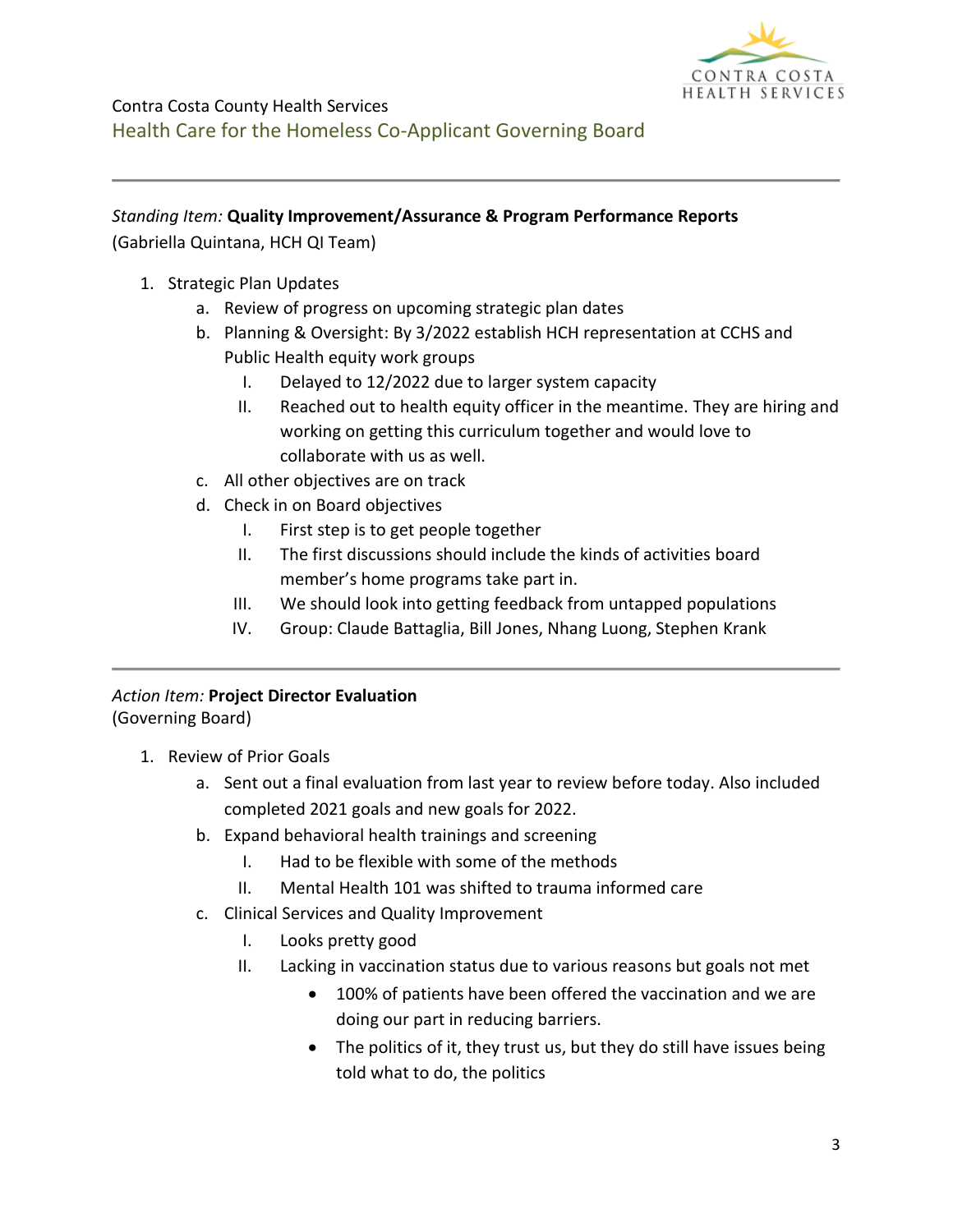

- Even hospitalized clients wouldn't get vaccinated even if it meant getting a bed in the shelter.
- This is not lack of access in many cases, but generations of alienation
- III. Income Collection
	- Built in to the EHR, the registration clerk is prompted every time
	- HCH has collected 48% due to trust and relationships compared to the 22% HRSA and one-time touches in the larger system.
	- Lots of feedback from clerks about the difficulty to ask this
	- Within Compass Rose, we are collecting social factors and income will be collected. Encouraging case management to collect not just income but household size to be able to identify FPL
- d. Planning & Oversight
	- I. Several canceled due to covid as well as de prioritizing
- e. Finances and Staffing & Partnership and Communication
	- I. Stellar
- 2. Review of New Goals
	- a. From our HRSA Site visit, we have been able to link goals closer together.
	- b. Instead of identifying measures in this plan, we refer back to our QI plan
	- c. In partnership and communications it's a lot about maintenance of the relationships we have established in the past few years
	- d. Planning in Oversight
		- I. Some have been started
	- e. Finances and Staffing
		- I. Added some goals to include our HCH team in the confirmation of maintaining patient health care coverage within Compass Rose. We want to support patients proactively in their redetermination.
	- f. PD Requests
		- I. Added some in addition to the ongoing ones.
		- II. Community needs assessment to better serve our population
		- III. Board assessment to develop onboarding plan
		- IV. Identify trainings that Board members are interested in with HCH program support. Our internal staff has these opportunities often and we would like to expand this to our board. Trainings such as understanding patient legal status.
	- g. Using compass rose and CalAIM to leverage how we serve the local community.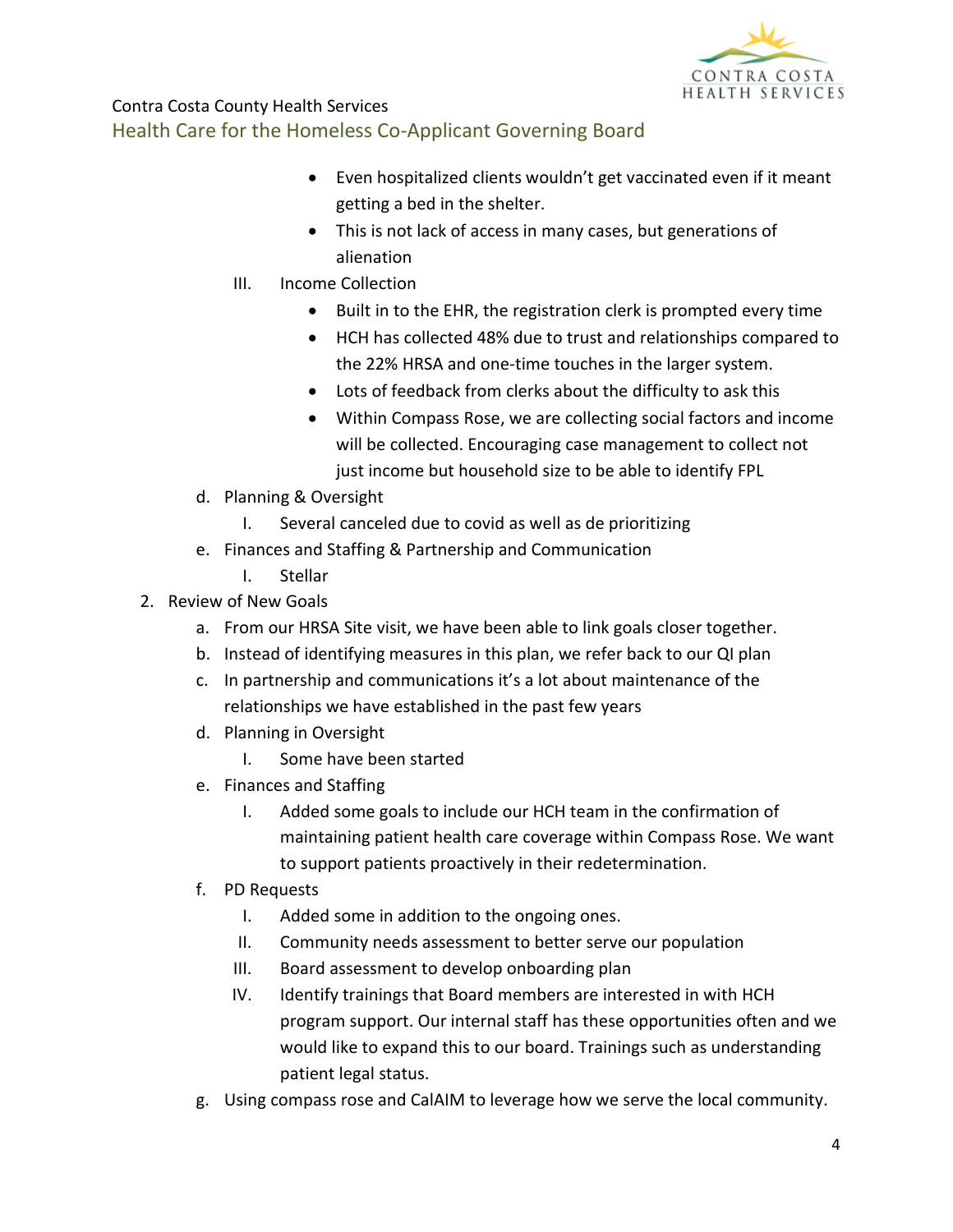

3. Conversation

\*See attached project director evaluation

### *Motion A. Statement: I move to approve Rachael Birch as Project Director for 2022. B. Motion Made by:* Bill Jones *C. Seconds the Motion:* Stephen Krank *Roll Call Vote:* Each voting member must verbally approve or oppose D. *IN FAVOR:* Claude Battaglia, Wendel Brunner, Bill Jones, Teri House, Stephen Krank, Nhang Luong, Jennifer Machado, Jonathan Russell, Bill Shaw *OPPOSED*: None *ABSTAINS*: None *ABSENT*: Michael Callanan, Lori McLemore, Silas Robinson *Motion Result:* **PASSED**

#### *Standing Item:* **HCH Program Updates & Community Updates**

- 1. COVID
	- a. Currently working with 211 to work with those who are housed or families needing isolation.
	- b. Going from 52 PUI rooms at the height of the pandemic to 5-10 which reduces our placements, but we are seeing the numbers go down in our community.

#### *Standing Item:* **Future Matters**

1. UDS Presentation

*Standing Item:* **Next Meeting and Time** Wednesday, March 16, 2022 11:00-12:30pm Zoom

*Approval of HCH Co-Applicant Board Meeting Minutes from February 16, 2022*